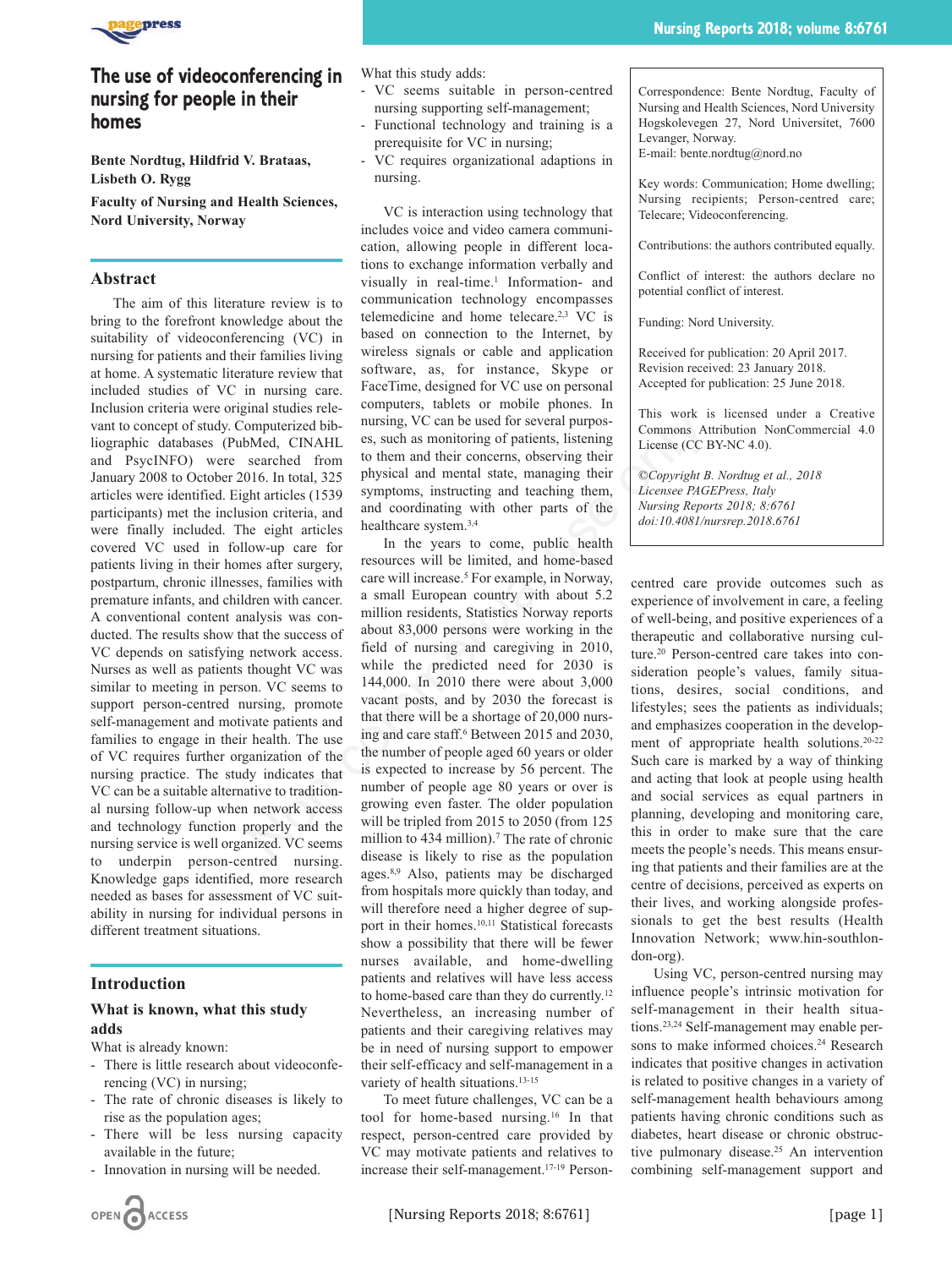collaborative care over time (12 months) showed significant improvement in the confidence of the ability to follow medical regimes and maintain lifestyle changes.<sup>26</sup> Wildevuur and Simonse<sup>27</sup> reviewed literature to find what communication technology interventions have been used to support patients and healthcare professionals in person-centred care management of five chronic diseases – diabetes mellitus, cardiovascular disease, chronic respiratory disease, cancer, and stroke*.* They found that most of these patients used communication technology primarily for self-measurement of physiological body tests. Of the 350 identified studies, 60 indicated a positive impact from the use of personalized communication technology on empowerment, physical condition, health-related quality of life, and self-efficacy. This review found no clear answers to either clinical, organizational or at hospitalization outcomes, but identified was an increase in contact between patients and health personnel.27 Some studies indicate that VC is seen as a practical tool for healthcare delivery.<sup>28</sup> Few interventions involved a complete approach to personcentred care, and there was no distinction between different forms of internet-based communication in this review.27 VC may represent a potential tool to solve some of the future challenges in healthcare. Through an increased use of VC, a limited number of nurses may be able to care for more patients both in short- and long-term care.10,29,30 VC may also decrease travel time and expenses for both nurses, patients and their families, especially in rural or remote areas.<sup>31</sup> Preliminary evidence shows VC nursing to be useful for home residents, although further research is needed to obtain more knowledge of user experiences.28 Seen from a person-centred perspective, there is a need for more knowledge about people's experiences of benefits and obstacles using VC in nursing. The aim of this study was to review research papers describing suitability of video conferencing in nursing for patients and their families living at home.

### **Methods of research**

A systematic literature review retrieving studies about suitability of videoconferencing in nursing for people living at home. Included articles were content analysed.

# **Participants and communication situations**

Inclusions:

- Research articles where the intervention were VC, using both voice and video camera in nursing for patients and their families living at home.

- Articles on research the use of VC in care provided by personnel in both hospitals and community care.
- Nursing for people in all ages, both sexes, and with chronic illnesses or need of nursing follow-up after hospital stay.
- Nurses were included regardless of previous knowledge or experience with use of VC.
	- Excluded were studies of other e-Health interventions than VC, and studies of other health care professionals than nurses.

### **Search strategy and study selection**

A computerized bibliographic search was conducted. Data sources were PubMed, CINAHL, and PsycINFO. Used search terms are shown in Box 1 (in the Appendix). Database searches done in 2017, the searches were limited to articles published between 2008 and 2016, this to review the most recently published studies. Articles included in the review were original, peerreviewed research articles written in English or Scandinavian that pertained to either adults or children, or to relatives and careers, with VC in nursing for homedwelling people. The three reviewers independently scanned the search results for relevant titles, abstract sections, or keywords. Full articles meeting inclusion criteria then retrieved for further assessment. If there were doubts about whether a study should be included, all three reviewers assessed inclusion of the study in the literature review. nizational or es were limited to articles published A total of 347<br>
uridentified between 2008 and 2016, this to review the 148 in Published,<br>
uridentified between partients most recently published studies. Articles PsychN

### **Analyses**

The articles' results were analysed using conventional content analysis.32,33 First, each of the researchers read all eight articles in full to obtain a sense of the field of study. Next, meaning units from the result sections in the eight articles were coded into descriptive codes according to the content. Then, the codes were sorted into subcategories, after which the subcategories were further abstracted into categories. Categories describing the VC phenomenon by differences and similarities of experiences were developed. Interpretations were done in relation to the aim of the study.

### **Results**

A total of 347 articles were found, with 148 in PubMed, 196 in CINAHL, and 3 in PsycINFO. Twenty-two duplicates were excluded before the abstracts were screened. All abstracts of selected articles were evaluated to see if they fulfilled the inclusion criteria, resulting in 33 articles from PubMed, 14 articles from CINAHL, and none from PsycINFO. Thirty-nine records not meeting the inclusion criteria were further excluded. Then, the remaining eight articles were reviewed for accuracy. This process is illustrated in Figure 1. Of the eight articles included in this review, two were from the United States, one was from Australia, four were from Sweden, and



**Figure 1. Article selection process.**

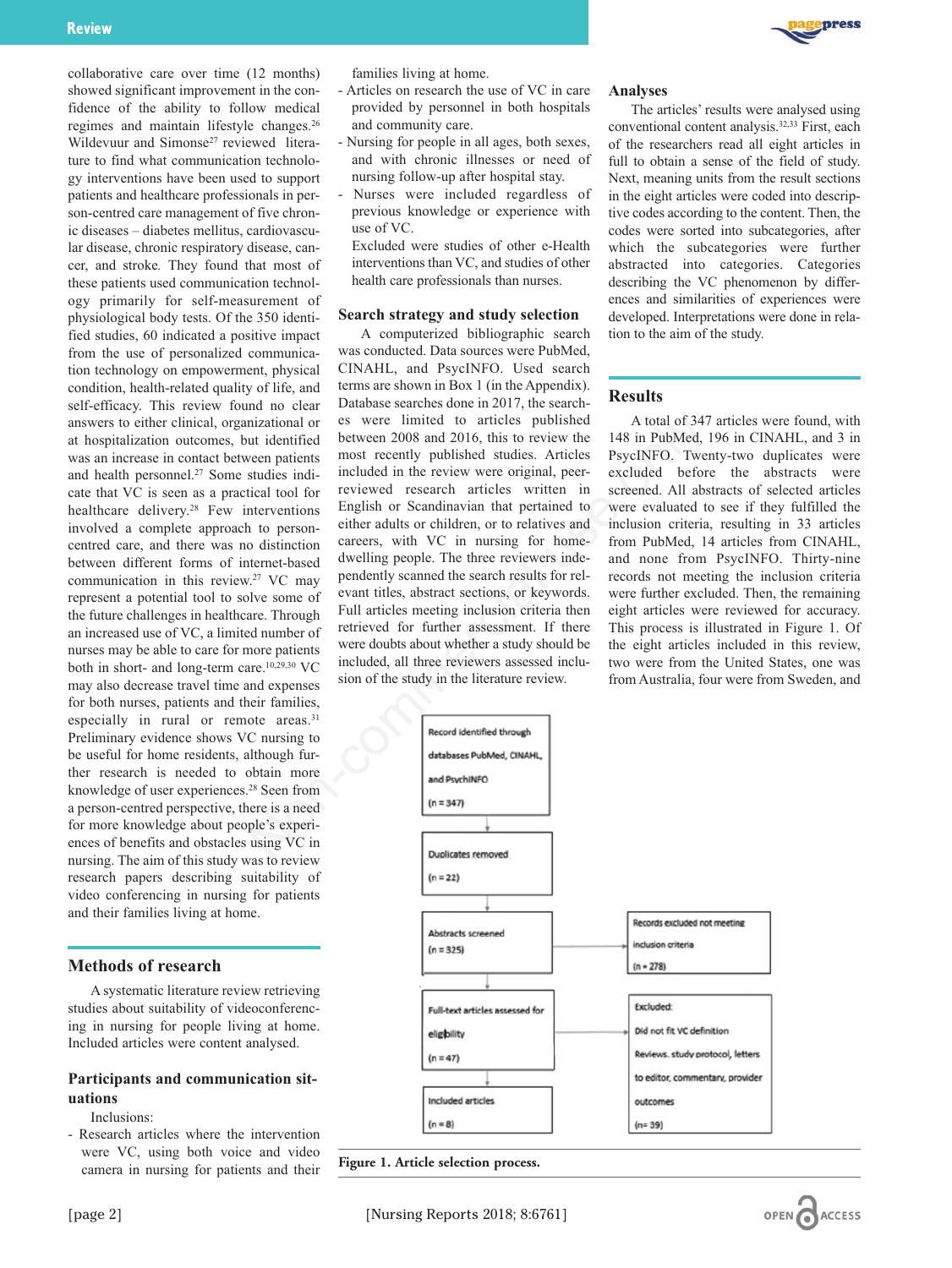

the remaining one was from Spain. Except for two randomized controlled trials and one qualitative article, the articles were pilot studies with small samples. Of them, two were qualitative, two were quantitative, and two utilized mixed methods. Altogether, 1,539 respondents participated in the combined studies, including 1,401 post-partum women, 25 pairs of parents, 64 patients, one relative, five assistants and 22 nurses, including specialized nurses and midwives. Two articles included nurses' perspectives on the use of VC; two articles included the perspectives of the nurses and their patients; and the rest of the articles included only the patients' perspectives.

VC was used in home-care situations and follow-up appointments after a hospital stay. Included were VC applications in very different health situations: Follow-ups and appointments after major cancer surgery;<sup>34</sup> postpartum,35-37 for patients having diabetes mellitus;<sup>38</sup> for patients with chronic illness;<sup>39</sup> for parents with premature infants;<sup>40</sup> and for children with cancer.<sup>41</sup> The literature review matrix, shown in Table 1, was guided by Mallow *et al.*<sup>42</sup> and includes the names of the authors and publication years, country, aim, design, participants, and results.

Analyses led to three categories: VC technology, VC organization in nursing, and person-centred nursing, with subcategories presented in Table 2.

#### **Videoconferencing technology**

The VC technology category included the subcategories "access and equipment," and "training and use."

#### *Subcategory "access and equipment"*

Successful implementation of VC was heavily dependent on network access. A rapid development in the technology field showed growing use of online equipment.<sup>34</sup> In 2008 a study showed blurred video problems for the first few minutes of VC, due to simultaneously use of other internet devices 41. Web access connections could still be problematic.34-36,38 Earlier the VC equipment was larger and heavier to carry compared with today.34,37,40 Problems relating to the quality of picture in VC were reported ten years ago.36,37,40,41 Different technological problems may still occur, as spoiled videofeed for instance.<sup>34,39,40</sup> Human mistakes, such as forgetting to turn the tablet signal off, were also reported.

### *Subcategory "training and use"*

The need for sufficient information and training before the use of VC was an important aspect throughout the entirety of the period studied.34,36,37,40 Patients tended to be more accustomed to computer technology as they more often had their own computers. Thus training of VC use has become easier.34 However, patients needed technical support during interventions, even in recent years.35-37 Even so, patients rated the technology as being relatively easy to master both in 2007 as well as in 2016.34,36,37

# **Videoconferencing organization in nursing**

The second category concerns the organization of VC and includes the subcategories "contact time" and "privacy."

#### *Subcategory "contact time"*

VC was organized in different ways. Sometimes only the patients and families could initiate contact with a nurse when in need – in some studies at any time of the day or night, $37,40 -$  in other cases only during daytime.<sup>35</sup> More frequently, both nurses and patients were able to initiate contact.36,39,41 Fixed times for VC sessions<sup>38</sup> with ad hoc possibilities in addition when necessary<sup>34</sup> were also reported. VC provided possibility for flexibility, but planned use of VC seemed necessary. Nurses could be available via VC even while in hospital or in homes of other patients, this creating a short lag time between initiated contact and the actual VC meeting. It occurred difficulty for the patient or personal assistant to get into contact in real time.<sup>39</sup> In this case, the technique functioned properly, but the nurse was unable to answer due to other more pressing nursing tasks. In an attempt to avoid disruption of work, one office developed a schedule of available VC times for the nurses.<sup>41</sup> There was a need to structure VC sessions with regard to who should initiate contact when, how often, and where. contain the state of the state of the minitesty and denotes the phase of proparitiestic day or night,<sup>27:40</sup> - in other cases only during the denotes,<sup>29</sup> daytime.<sup>25</sup> daytime.<sup>25</sup> daytime contains the properties infants;

### *Subcategory "privacy"*

Nurses preserved families' and patients' privacy by ensuring that others were not listening to or seeing their VC conversations.35,36,40 Occasional feelings of uneasy being observed by patients occurred among nurses.37,40 Families and patients controlled where VC took place in their own homes, that leading to little threat to their privacy. Some preferred VC over home visits due to this level of control, no longer feeling that they needed to prepare the house for a visitor before the arrival of a nurse.<sup>37,40</sup>

### **Person-centred nursing**

This category included the subcategories "close collaboration", "assessment and follow-up", and "outcome".

VC fostered close collaboration and was experienced as natural, promoting trust between patients, relatives, and nurses.37-39 In all studies, the nurses established contact with the patients and their families before the VC started. Compared to telephone contact, VC brought a richer and deeper dimension to the conversation by including body language.37-41 The nurses and families thought VC was quite similar to having a meeting in person, and distance became a non-issue.37,39,40 Seeing each others' faces on the screen made it easier for patients and their families, and also for the nurses, to understand the information they needed. Further, it eased the nurses' processes giving instructions and information.

#### *Subcategory "assessment and follow-up"*

Nurses tried to approach the patients and their families holistically through the VC system. VC was suitable in follow up of medical health problems, information provision, and discussion of patients' and families' emotions, needs, and wishes.37,39-41 Families and patients adopted VC into their everyday lives more easily than timed physical contact at home or in a hospital. There was less planning for receiving visits in the home and no planning for a trip to the hospital.39 Patients and families across the board used VC only when in need, not for small talk, and regardless of time and place<sup>35,36,39-41</sup> not bothering nurses needlessly.

#### *Subcategory "outcome"*

In general, health outcomes from VC were positive in all studies. Feeling of security and heightened care quality was a result from VC. Patients, assistants, and families experienced care via VC in such a way that they could solve breast-feeding problems or carry out treatment procedures in the home on their own, without the practical assistance of an onsite nurse.35,38,39 VC promoted instruction and discussion on issues related to the health situation. VC conversations often were more to the point than consultations in ordinary care.<sup>34,37,38</sup> VC consultations resulted in closer follow up for longer periods of time than ordinary care.35 VC resulted in reduced travel time for nurses, patients, and families. Further, time was realised for more patient care.35,37-41 One article explored quality impact of VC in nursing follow-up after complex surgery and early discharge from hospital. These findings showed that this kind of VC follow-up was more expensive and lasted longer than standard care plan.34 Early discharge after such surgery required a high degree of monitoring and advanced nursing care.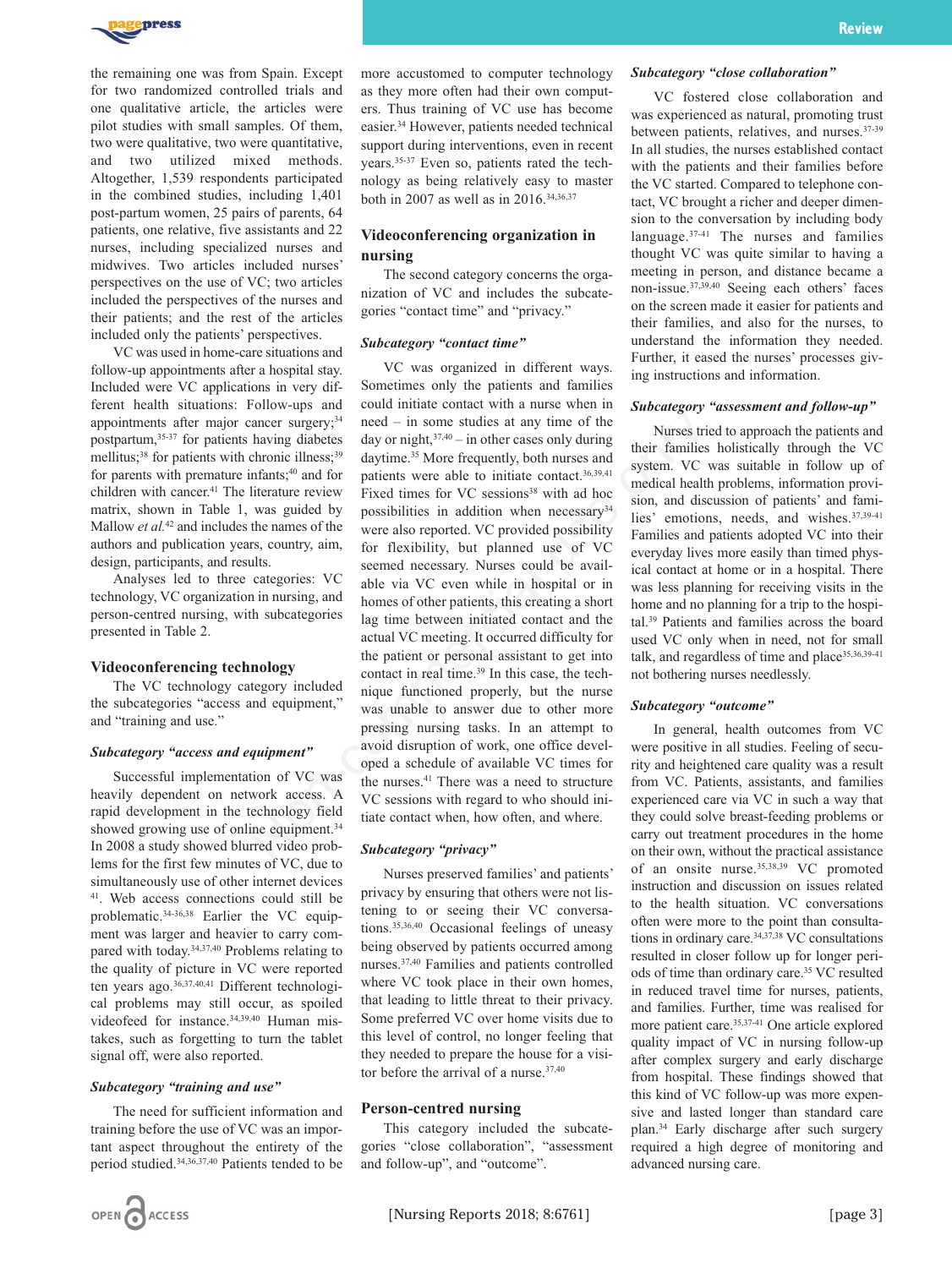

|  | Table 1. Literature review matrix. |  |  |
|--|------------------------------------|--|--|
|--|------------------------------------|--|--|

| <b>Authors</b>                                                  | Country    | Aim                                                                                                                                                                                  | Design                                                                                                                                                                                              | <b>Participants</b>                                                                      | <b>Results</b>                                                                                                                                                                                                                                                         |
|-----------------------------------------------------------------|------------|--------------------------------------------------------------------------------------------------------------------------------------------------------------------------------------|-----------------------------------------------------------------------------------------------------------------------------------------------------------------------------------------------------|------------------------------------------------------------------------------------------|------------------------------------------------------------------------------------------------------------------------------------------------------------------------------------------------------------------------------------------------------------------------|
| Bensink et al.<br>$(2008)^{41}$                                 | Australia  | To investigate<br>the feasibility<br>of videotelephone-based<br>support returning at home<br>first time after dignosed<br>and initial treatment<br>at hospital                       | A qualitative pilot study<br>$(three month) - analyses of$<br>structured interviews<br>and cost-minimization.<br>Only hospital could initiate VC,<br>not the families                               | Four nurses and<br>seven families -<br>20 VC                                             | All nurses and families were<br>satisfied with services<br>delivered by VC. There were few<br>technical problems.<br>The family home computer<br>was less costly than<br>the custom-made device used in<br>past studies. Using VC showed no<br>economic benefits       |
| Carter,<br>Nunlee-Bland,<br>Callender<br>$(2011)$ <sup>38</sup> | <b>USA</b> | To compare measures<br>of HbA1c, BP, and<br>BMI between low-income,<br>urban African-Americans<br>with type 2 diabetes<br>having access to online<br>self-management<br>tools or not | A random controlled<br>study (three month)<br>- analyses of quantitative<br>biometric data and<br>n-depth interviews.<br>There were usually 30 minutes<br>VC weekly with the telehealth nurse       | Treatment group<br>$n = 26$ , control<br>group $n = 21$<br>close relationship with       | Patients in the intervention<br>group were 4.6 times more<br>likely to reach the desired<br>HbA1c than the control patients,<br>achived a healthy BMI<br>and BP, and reported qualitative<br>the telehealth nurse                                                      |
| Lindberg,<br>Christensson,<br>Öhrling<br>$(2009)^{37}$          | Sweden     | To describe parents'<br>experiences of VC when<br>discharged early from<br>a maternity unit                                                                                          | A pilot study<br>(12 month) -triangulation<br>and analyses of descriptive<br>quantitative and qualitative<br>of narrative interviews.<br>The parents could VC<br>whenever they needed               | Nine couples being<br>new parents                                                        | Respondents felt<br>confident with<br>1) the technology',<br>2) control of their privacy',<br>3) being face-to-face on the VC,<br>and 4) worries and concerns met                                                                                                      |
| Lindberg,<br>Axelsson,<br>Öhrling<br>$(2009)^{40}$              | Sweden     | Describe the experience<br>of paediatric nurses'<br>use of VC in a neonatal<br>intensive care unit and<br>families at home                                                           | A pilot study (12 month)<br>- analyses of qualitative narrative<br>interviews. The parents<br>could VC when they needed                                                                             | 10 paediatric nurses                                                                     | The nurses experienced<br>smoother infants'<br>transition from neonatal<br>unit to homes.<br>VC helped to assess<br>the overall situation,<br>facilitate parent-infant,<br>and provide security to the family                                                          |
| Lindberg,<br>Öhrling,<br>Christensson<br>$(2007)^{37}$          | Sweden     | Describe midwives'<br>experiences using<br>VC supporting parents<br>discharged early after<br>childbirth                                                                             | A pilot study (12 month)<br>-triangulation and analyses<br>of descriptive quantitative<br>and qualitative semi-structured<br>interviews. Only the parents<br>could VC when they needed              | Seven midwives<br>$-23$ VC                                                               | The quality of sound<br>and picture were good or very<br>good. VC was easy to handle and<br>useful when making assessments,<br>and experienced as a valuable and<br>fuctional complement<br>to usual practice                                                          |
| Seguranyes<br>et al.<br>$(2014)^{35}$                           | Spain      | To compare the efficacy of<br>VC / telephone care with<br>standard postpartum care                                                                                                   | A random controlled<br>study (12 month)<br>- analyses of quantitative<br>data. The intervention group<br>could VC when they needed                                                                  | Intervention group<br>$n = 683$ , control group<br>$n = 718$                             | Breastfeeding and satisfaction<br>with midwives were similar in the<br>two groups. Women using VC<br>made fewer health centre visits,<br>but had more often consultations<br>with the midwifes compared to<br>control group                                            |
| Skär and<br>Söderberg<br>$(2011)^{39}$                          | Sweden     | To describe benefits<br>and limitations of VC use<br>in care of chronically<br>ill patients                                                                                          | A pilot study (seven month)<br>- analyses of qualitative<br>data from repeatad<br>semi-structured interviews<br>and logbook notes.<br>All participant were<br>allowed to VC whenever<br>they needed | One district nurse,<br>one personal assistant,<br>two patients with<br>chronic illnesses | Both patients, nurse,<br>and assistant appreciated being<br>able to VC regardless of time and<br>place, which revealed feelings of<br>safety and security. There were<br>few technical problems                                                                        |
| Katz et al.<br>$(2016)^{34}$                                    | <b>USA</b> | To investigate<br>the feasibility of VC<br>in postoperative<br>comprehensive recovery<br>after hospital discharge<br>of patients undergone<br>pancreatectomy                         | A pilot study (five weeks)<br>- analyses of quantitative data<br>All participant were<br>allowed to VC whenever<br>they needed                                                                      | 15 patients                                                                              | Both patients, nurse,<br>and assistant appreciated<br>being able to VC regardless<br>of time and place, which<br>revealed feelings of safety<br>and security. There were few<br>technical problems. Using VC<br>showed greater economic costs<br>than standard pathway |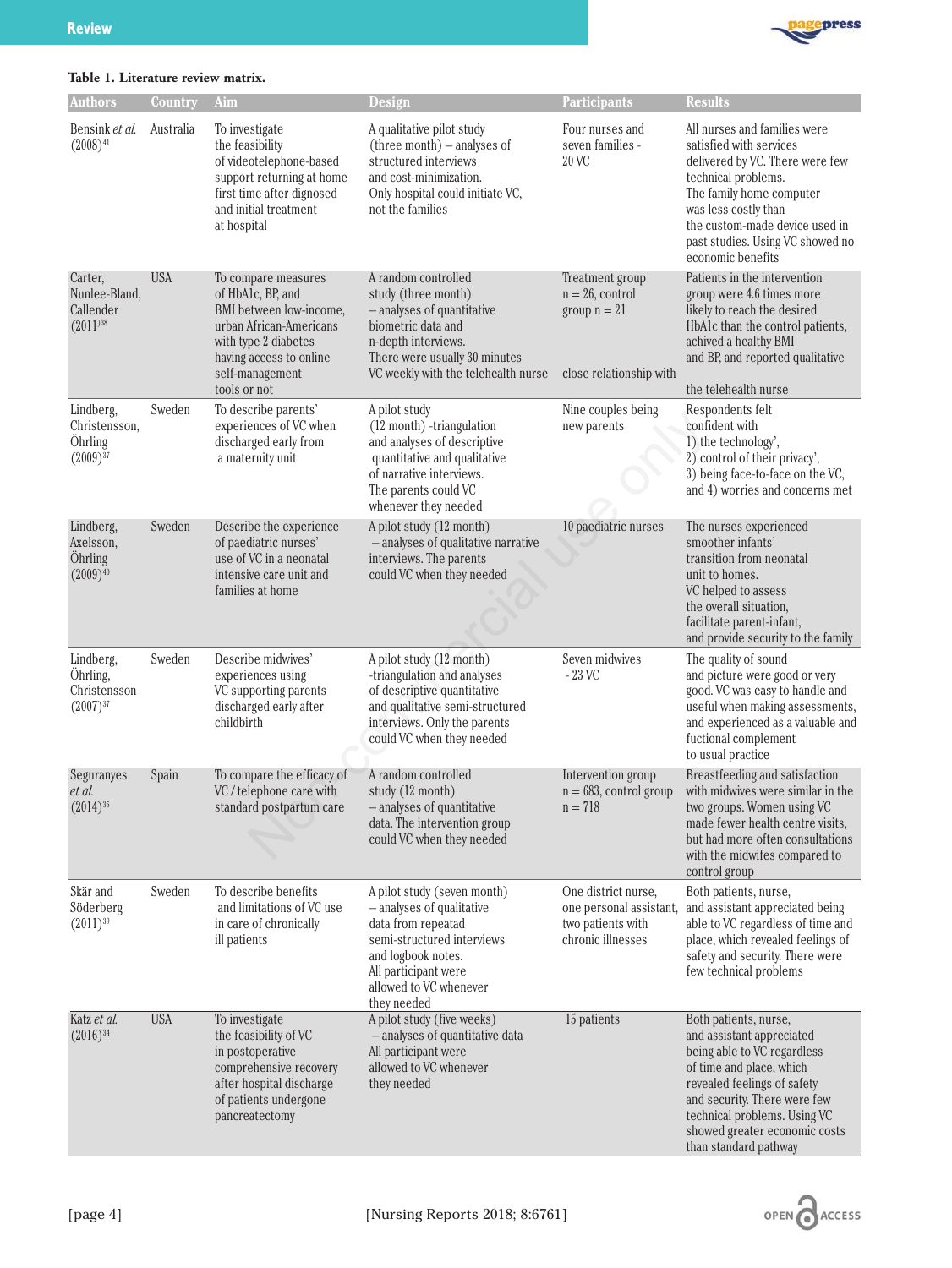

### **Discussion**

The suitability of VC in nursing for people in their homes depended on three interrelated categories (Figure 2). Suitability was linked to technology prerequisites, and organizing of VC in care. These environment dimensions affected personcentred nursing.20 As Figure 2 illustrates, the technology selection and its functioning, and the VC user skills are matters of importance as prerequisites for person-centred nursing when using VC. Moreover, ways of organizing VC in nursing can either enable or inhibit suitability of VC in person-centred nursing. In person-centered nursing patients are considered as equal partners in planning, developing and monitoring care.20-22 This means that planning organizing should involve cooperation with patients on how to organize the care. Knowledge about such cooperation is lacking, and further research needed.

### **Videoconferencing technology**

When technology functioned, VC allowed people to exchange information verbally and visually in real-time.<sup>1</sup> Video quality was reported varying ten years ago.37,40,41 Since then, technology has advanced significantly both in equipment, network access and image quality. VC equipment has improved from being heavy, cumbersome, stationary computers to today's small handheld tablets.34,37,40 Nevertheless, the network access is still troublesome at times, and in some areas.<sup>34,38</sup> Since not everybody has the ability to use this tool yet, this can result in differences within populations in the offer of VC as treatment follow up in nursing.3 Usability of VC in person centered nursing presupposes reliable functioning of the technology at all times when the patients can contact. This to empower and motivate patients, promote their self-efficacy.<sup>20</sup> This quality requirement is a prerequsite of VC in nursing that should be taken into account before determining whether VC meetings will be suitable or not. Another prerequisite for VC in nursing for home-dwelling patients is their knowledge of how to use the technological equipment.16,34,36,37,40 Over the last ten years, the findings explored that people have become more familiar with the technology.

Providing a small amount of training for the patients before use was considered adequate. However, these findings did not include the elderly, and more studies representing all age groups should be conducted, this in order to determine adequate training and use of the VC technology for each group and individual persons.7,20

# **Videoconferencing organization in nursing**

Utilizing VC seems to free up some other resources, such as the cost and time expended in traveling to the patient's home. Some studies found that patients preferred VC rather than having home visits; there were no need for preparing the house for visitors. Likewise, less travelling to meet the nurses were appreciated. By VC they felt less stress.

How VC adapted to the daily nursing schedule varied.<sup>34-41</sup> The differences in time and access for VC with the nurses varied according to the health situation and the nurses' tasks and possibilities for answering. Whether patients are allowed to call the nurses for VC whenever they wish, within certain times or at specific times, is of significance both for patients and nurses.43 The variations points to the need for administrations to consider VC organization and scheduling in nursing before introducing it as a tool for nurse interaction with patients. Planning to use VC as a tool in person-centred nursing, the health-care providers and organization leaders should collaborate with nurses in decision-making about health system improvements.44 Implementing VC in person-centred care, the leadership should appreciate and take nurses' experiences, roles and attitudes into consideration.45 When organizing VC usage, nursing care leaders also should consider the suitability of VC as a supplement or replacement for traditional nursing organization, and consider which kind of organization supports person-centred nursing. There is a need for more research about organizational topics that appeared from the study results.



**Figure 2. Suitability of videoconferencing in nursing described by three categories.**

#### **Table 2. Categories and subcategories.**

| <b>Categories</b> | Videoconferencing technology | VC organization in nursing | <b>Person-centred nursing</b>                   |
|-------------------|------------------------------|----------------------------|-------------------------------------------------|
| Subcategories     | Access and equipment         | Contact time :             | Close collaboration<br>Assessment and follow-up |
|                   | Training and use             | Privacy                    | Outcome                                         |
|                   |                              |                            |                                                 |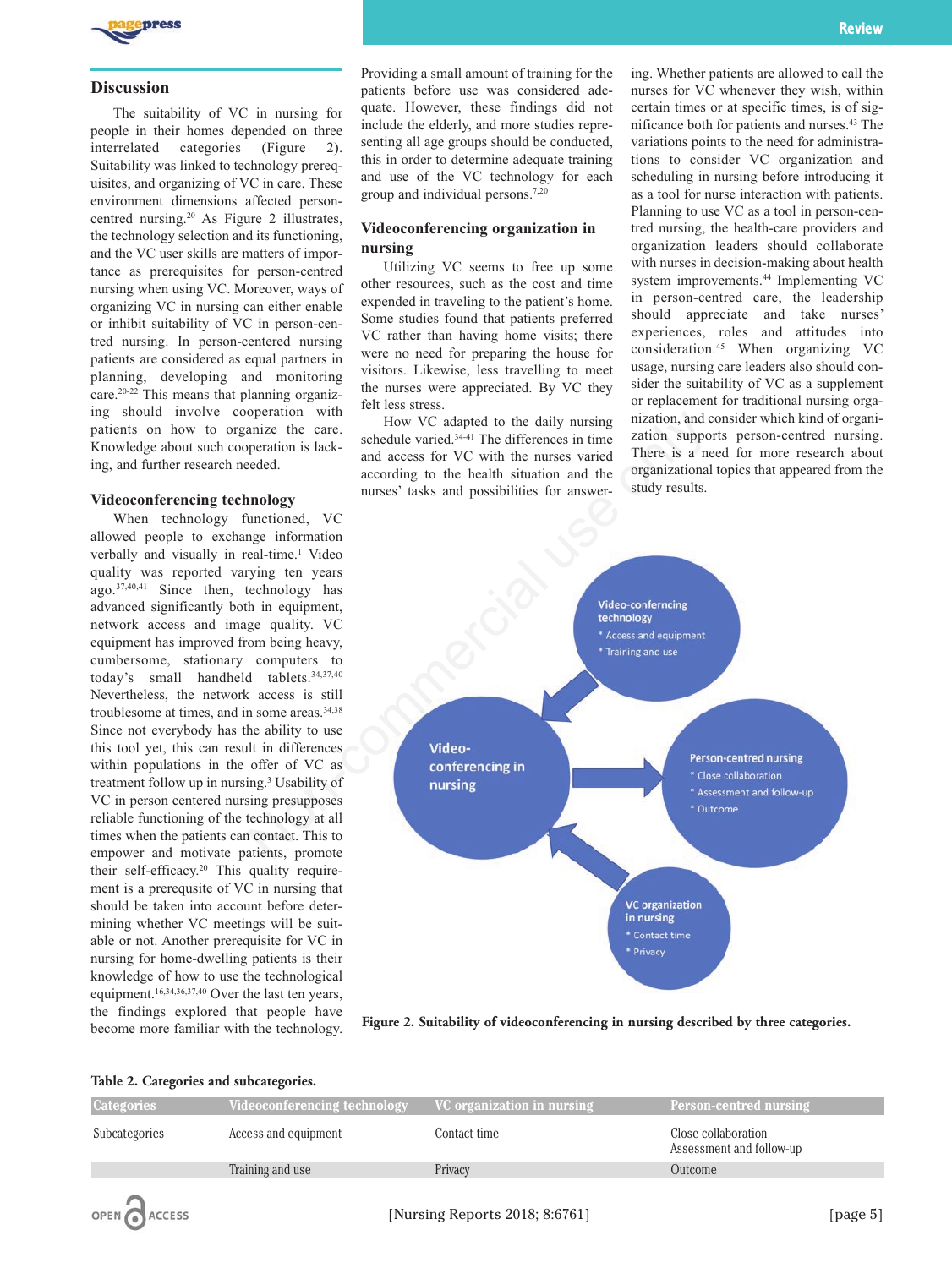# **Suitable person-centred nursing using videoconferencing**

Technology, user skills, and expedient VC organization in nursing will be prerequisites for uncomplicated use of VC. These factors are prerequisites in order to support person-centred nursing promoting patients' self-management.20,24

The analyses showed that VC can be both a supplement to and a replacement for ordinary care.34-41 Most studies consider VC to be an amendment. In order to meet future challenges,7,8,10,12 VC in nursing should be developed as a replacement of some of todays nursing. There is a need of more research on how best to replace ordinary care with VC, and when suitable.

The nurses used VC for therapeutic, informational, supportive, and practical purposes.34-41 Due to voice and body language that other e-Health technologies cannot provide, VC provided rich and deep conversations.38 VC seems useful in person centred care seeing the patients as individuals, observing conditions and reactions, and cooperating on the development of health solutions.<sup>20,21,44</sup> These results generally show VC to be suitable for patients and families in their homes. It appears to promote modern, patient-centred nursing which differs widely from earlier paternalistic trends<sup>20-22</sup> and empowers patients and relatives, strengthening their self-efficacy and self-management in different health situations.24 Our results point on the need for more research on advantages and disadvantages the use of VC may have, regarding conversation quality, patient involvement and caring outcomes.

The nurses included in the studies were highly skilled and experienced, which might have contributed to the patients' sense of safety and confidentiality. In addition, patients and families generally met a familiar nurse in the VCs whom they had had contact with while in hospital. Both patients and nurses felt that VC conversations were more targeted and thorough than face-to-face conversations. Through VC, patients and families were able to take adequate responsibility for their health situations. VC seemed to support their self-management, and motivate and empower them.35 Other research underlines these results,13,17-19,24 in line with the philosophy of person-centred nursing.20 Suitability of VC should be considered in relation to nursing quality indicators<sup>46,47</sup> and further researched.

Patients and their family were active in collaboration about their concerns, and allowed to contact nurses when they felt they needed. In this way, the patients had the defining power over the topic to be

addressed. Thus, VC may contribute to patients' self-management in the health situations.<sup>24</sup> Intrinsic motivation<sup>23</sup> may be strengthen, and self-efficacy be a mechanism through which self-management interventions work.24 There may be a difference in health effects of pre-planned VC to the patients and VC when patients call when they feel in need. A new study showed that weekly planned VC between a palliative care group and patients with advanced cancer worsened the patients' symptom burden compared to a control group with traditionally follow up.43 More research is needed on the effect of VC organized with different appointments about contact times and who initiates the calls.

The relationship between the patients, families, and the nurses were described as confident and safe.34-41 Feeling safe may promote learning abilities,<sup>21,22,45</sup> and learning in turn lead to self-management of health challenges.<sup>24,48</sup> One study revealed that when provided with information about their health in a VC session, participants thereafter asked for more VC meetings.35 These findings are signs of patients becoming more proactive and self-managing in their recovery situations. The findings may indicate that VC is suitable in order to promote process and outcome quality of nursing.46,47 More research on patient outcomes of VC needed. The need for nursing assessment and follow-up can be quite different from one health situation to the next.<sup>29,30</sup> The results showed that patients in need of a high degree of monitoring required more VC meetings. It will be important to consider what kind of nursing and how much nursing the patient will need before determining whether VC will be beneficial.<sup>34,41</sup> Such considerations will include matters of VC technology, organizing VC in nursing, and person-centred nursing – and reflections on the relationships between these matters.<sup>3</sup> Decisions regarding the use of VC in health services also involves legal and ethical considerations. Nursing shall safeguard patient confidentiality and respect human rights.49,50 VC between health personnel and patients must not be overheard by outsiders. Having facilities that cater for private VCs is essential, and was emphasized by the nurses. Findings are of health policy significance because patient empowerment and self-management are emphasized in today's policy documents and improvement strategies in both European countries and USA.11,49,51 This study points to the need for more research and nursing discussion worldwide on quality and ethics of VC in nursing. notice is a control of the seale of the seale in the seale of the reaction on the seale in the response as individual in person chealing abilities,<sup>21,22,45</sup> and learn-<br>as in furth chall means the seale of more knowled in



#### **Method discussion**

This review of the VC literature sought systematization and validity through careful reasoning concerning the choices made during the study process. From the three databases scoured for relevant information, eight articles were found and included in the study. The few articles in the review encompassed mostly small studies of varying quality. For instance one of them did not describe the analysis method.<sup>41</sup> They were from four countries with variety in populations. The studies were based on both qualitative and quantitative data and were set in quite different contexts, countries, and health systems. The articles contained data from very different nursing situations.

# **Conclusions**

More knowledge gaps identified, there is a need of more research on how best to organize and use VC in future nursing. The study indicates VC to be suitable when network access and technology function properly, and the nursing is person-centred and well-planned in the healthcare organization. Use of VC seems to strengthen person-centred nursing, motivate patients and families, and promote their self-management. VC may act as a supplement to traditional nursing or it may represent a new development. Different organizational models of VC in nursing still need to be thoroughly tested. More research also needed to assess the suitability of VC in nursing for persons in different health situations.

Technology is rapidly developing globally. Research on VC in nursing must keep up with the technology development.

### **References**

- 1. Kitamura C, Zurawel-Balaura L, Wong RKS. How effective is video consultation in clinical oncology? A systematic review. Curr Oncol 2010;17:17-27.
- 2. Paré G, Jaana M, Sicotte C. Systematic Review of home telemonitoring for chronic diseases: the evidence base. J Am Med Inform Assoc 2007;14:269- 77.
- 3. Rouleau G, Gagnon M-P, Côte J, et al. Impact of information and communication technologies on nursing care: results of an overview of systematic reviews. J Med Internet Res 2017;19: e122.
- 4. Khairat S, Wijesinghe N, Wolfson J, et al. Building a multicenter telehealth network to advance chronic disease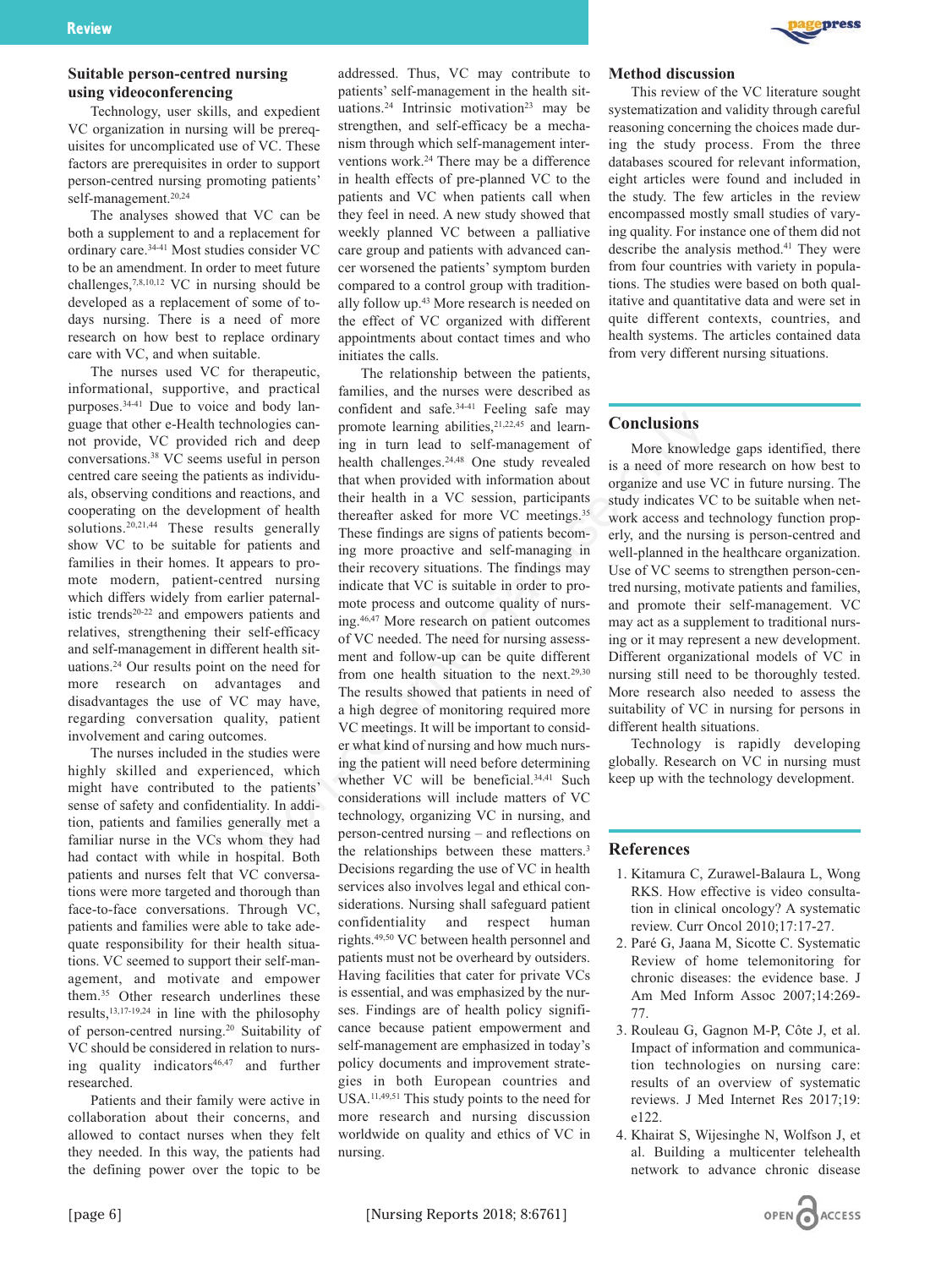management. In: Mantas J, Househ MS, Hasman A, eds. Integrating Information Technology and Management for Quality of Care Vol 202. Amsterdam: IOS Press; 2014. pp 299-302.

- 5. Carpenter GI. Aging in the United Kingdom and Europe - A Snapshot of the Future? . J Am Geriatr Soc 2005;53:310-3.
- 6. Cappelen Å, Gjefsen H, Gjeldsvik M, et al. Forecasting demand and supply of labour by education Statistics Norway. Oslo; 2013.
- 7. United Nation Department of Economic and Social Affairs Populatopn Division. World Population Ageing 2015. New York; 2015.
- 8. Pomerleau J, Knaj C, Nolte E. The burden of chronic disease in Europe. In: Nolte E, McKee C, eds. Caring for people with chronic disease. A health system perspective. Berkshire: Open University Press; 2008.
- 9. Yach D, Hawkes C, Gould C, Hofman K. The global burden of chronic disease: overcoming impediments to prevention and control. JAMA 2004;29:2616-22.
- 10. Gunter RL, Chouinard S, Fernandes-Taylor S, et al. Current use of telemedicine for post-discharge surgical care: a systematic review. J Am Coll Surg 2016;222:915-27.
- 11. HOD. Meld. St. nr. 47 Samhandlingsreformen. Oslo; 2008- 2009.
- 12. Roelands M, Van Oost P, Depoorter AM. Service use in family caregivers of persons with dementia in Belgium: psychological and social factors. Health Social Care Commun 2008;16:42-53.
- 13. Logan MS, Ganster DC. The effects of empowerment on attitudes and performance: the role of social support and empowerment beliefs. J Manag Stud 2007;44:1523-50.
- 14. Lorig K, Seleznick M, Lubeck D, et al. The benefical outcomes of the arthritis self-management course are not adequately explained by behavior change. Arthr Rheum 1989;32:91-5.
- 15. Nijland N, Van Gemert-Pijnen J, Boer H, et al. Evaluation of internet-based technology for supporting self-care: problems encountered by patients and caregivers when using self-care applications. JMIR 2008;10:e13.
- 16. Fronczek AE, Rouhana NA, Kitchin JM. Enhancing telehealth education in nursing: applying king's conceptual framework and theory of goal attainment. Nurs Sci Q 2017;30:209-213.
- 17. Ekman I, Sweberg K, Taft C, et al. Person-centered care – Ready for prime

OPEN CACCESS

time Eur J Cardiovasc Nurs 2011;10: 248-51.

- 18. Leplege A, Gzil F, Cammellin M, et al. Person-centeredness: conceptual and historical perspectives. Disabil Rehabil 2007;29:1555-65.
- 19. Morgan S, Yoder LH. A concept analysis of person-centered care. J Holist Nurs 2012;30:6-15.
- 20. Mc Cance T, Mc Cormack B. The person-centered practice framework. In: Mc Cormack B, Mc Cance T, eds. Person-centered practice in nursing and health care. Theory and Practice. Oxford: Wiley Blackwell; 2017. pp 36- 64.
- 21. Gill PS. Patient engagement: an investigation at a primary care clinic. Int J Gen Med 2013;6:85-98.
- 22. Sepucha K, Uzogarra B, O'Connor M. Developing instruments to measure the quality of decisions: early results for a set of symptom-driven decisions. Patient Educ Counsel 2008;73:504-10.
- 23. Ryan R, Deci EL. Intrinsic and extrinsic motivations: classic definitions and new directions. Contemp Educ Psychol 2000;25:54-67.
- 24. Lorig KR, Holman HR. Self-management education: history, definition, outcomes, and mechanisms. Behav Med 2003;26:1-7.
- 25. Hibbard JH, Mahoney ER, Stock R, Tusler M. Do increases in patient activation result in improved self-management behaviors? Health Serv Res 2007;42:1443-63. ise. A health system and unit of decisions: enty results for a publity of decisions and the same the system of chronic discussed and the system of chronic discussed and the motivations. Contemp Equipments on the motivation
	- 26. Ludman EJ, Peterson D, Katon W, et al. Improving confidence for self care in patients with depression and chronic illnesses. Behav Med 2013;39:1-6.
	- 27. Wildewuur SE, Simonse LWL. Information and communication technology– enabled person-centered care for the "big five" chronic conditions: scoping review. J Med Internet Res 2015;17:e77.
	- 28. Boodley CA. Primary care telehealth practices. J Am Acad Nurse Pract 2006;18:343-5.
	- 29. Tschirch P, Walker G, Calvacca LT. Nursing in Tele-Mental Health. J Psychosoc Nurs 2006;44:20-7.
	- 30. Varghese SB, Phillps CA. Caring in Telehealth. Telemed e-Health 2009;15:1005-9.
	- 31. Sevean P, Dampier S, Spadoni M, Strickland S, Pilatzke S. Bridging the distance: educating nurses for telehealth practice. J Contin Educ Nurs 2008;39:413-8.
	- 32. Hsieh H-F, Shannon SE. Three approaches to qualitative content analysis. Qual Health Res 2005;15:1277-88.
- 34. Katz M, Slack R, Bruno M, et al. Outpatient virtual clinical encounters after complex surgery for cancer: a prospective pilot study of "TeleDischarge". J Surg Res 2016;202:196-203.
- 35. Seguranyes G, Costa D, Fuentelsaz-Gallego C, et al. Efficacy of a videoconferencing intervention compared with standard postnatal care at primary care health centres in Catalonia. Midwifery 2014;30:764-71.
- 36. Lindberg I, Öhrling K, Christensson K. Midwives' experience of using videoconferencing to support parents who were discharged early after childbirth. J Telemed Telecare 2007;13:202-5.
- 37. Lindberg I, Christenson K, Öhrling K. Parents' experiences of using videoconferencing as a support in early discharge after childbirth. Midwifery 2009;25:357-65.
- 38. Carter EL, Nunlee-Bland G, Callender C. A patient-centric, provider-assisted diabetes telehealth self-management intervention for urban minorities. Perspect Health Info Manag 2011;8.
- 39. Skär L, Söderberg S. The use of information and communication technology to meet chronically ill patients' needs when living at home. Open Nurs J 2011;5:74-8.
- 40. Lindberg B, Axelsson K, Öhrling K. Experience with videoconferencing between a neonatal unit and the families' home from the perspective of certified paediatric nurses. J Telemed Telecare 2009;15:275-80.
- 41. Bensink M, Armfield N, Irving H, et al. A pilotstudy of videotelephone-based support for newly diagnosed paediatric oncology patients and their families. J Telemed Telecare 2008;14:315-21.
- 42. Mallow JA, Petitte T, Narsavage G, et al. The use of video conferencing for persons with chronic conditions: a systematic review. E-Health Telecommun Syst Networks 2016;5:39-56.
- 43. Hoek P, Schers HJ, Bronkhorst EM, et al. The effect of weekly specialist palliative care teleconsultations in patients with advanced cancer - a randomized clinical trial. BMC Med 2017;15.
- 44. Sharma T, Bamford M, Dodman D. Person-centred care: an overview of reviews. Contemp Nurse 2015;51:107- 20.
- 45. Senge PM. The fifth discipline: the art and practice of the learning organiza-